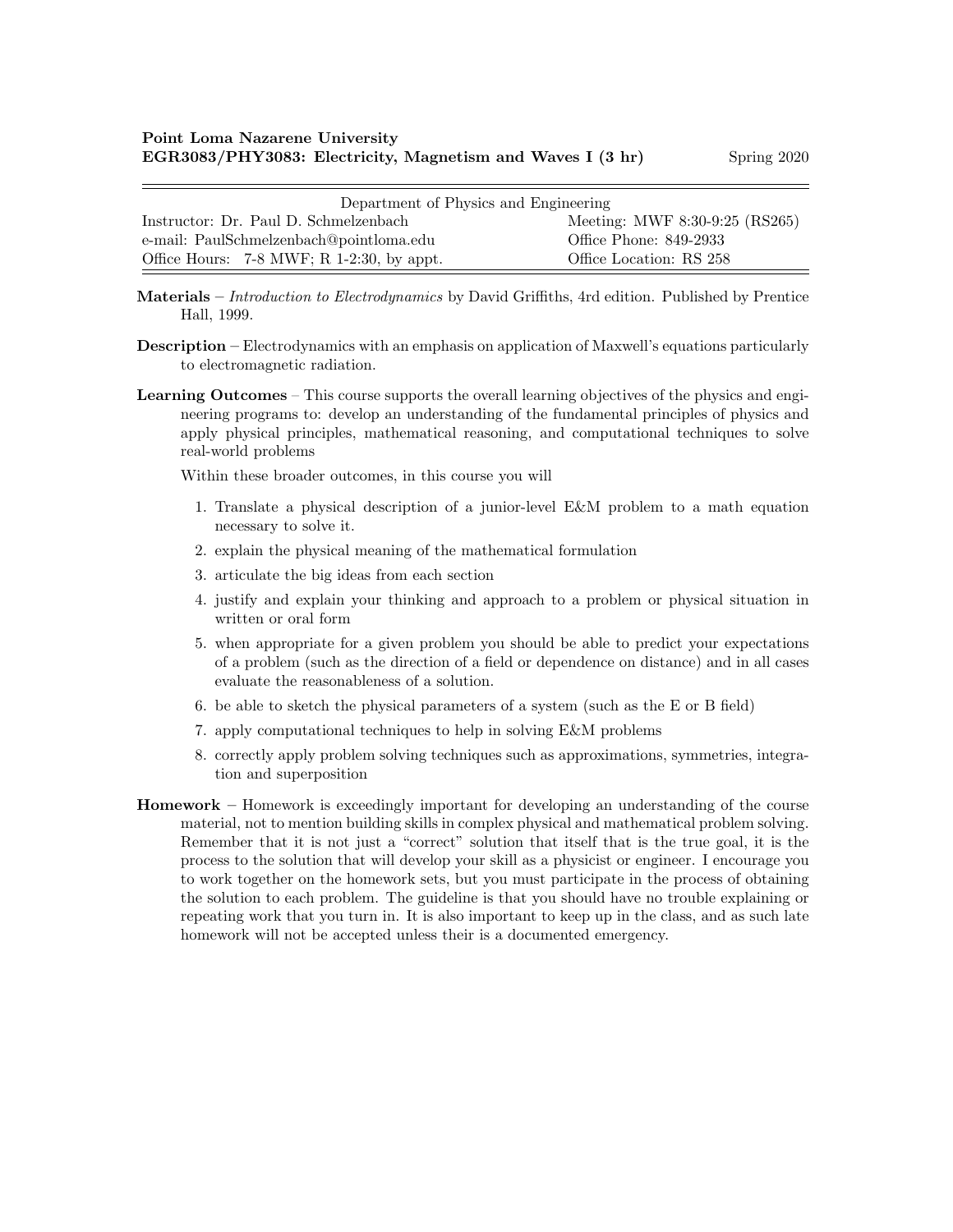Homework Grading: I will be using the following grading rubric for your homework:

- 0: Work shows little knowledge of physics relevant to the problem.
- 1: There is clear evidence in the work that a reasonable approach to the problem was attempted, but there are errors in units, formulas, or fundamental physics. Diagrams were applicable, but sloppy, unclear, or mislabeled.
- 2: Either a reasonable, but incorrect, approach was attempted with few other errors; or a correct approach was presented with errors in units or math. Diagrams were adequate and may have a few errors.
- 3: A correct approach was presented with few errors. Diagrams were clear and correctly labeled.
- 4: A correct approach was presented with no more than one minor error. Words were used at times to clearly indicate how and why the derivation was performed. Diagrams were neat, accurate, and cleanly illustrated the physics and engineering concepts.
- Preclass questions Each class day there will be preclass questions to answer electronically. These will be due by midnight the evening before class. Your responses to preclass questions are graded on the following scale: 2=demonstrates reading/thinking; 1=room for improvement or late but before class, 0=unsatisfactory or submitted after class. For credit preclass questions must be submitted prior to class.
- Exams Four exams will follow chapter 8, chapter 9, chapter 10/11 and chapter 12. The final examination is scheduled for Monday, May 4 at 7:30 am. Exams cannot be made up, unless under extreme circumstances discussed and arrangements made with the professor before the exam.
- Final Grades The grade you earn in this course is based on the scale shown to the right. The points you receive during the course are weighted accordingly:
	- Homework/Activities: 30% – Preclass: 5%  $-$  Tests (4):  $40\%$
	- Final Exam: 25%

| $\mathbf{A}$  | $100 - 91.0$  |
|---------------|---------------|
| $A-$          | $91.0 - 89.5$ |
| B+            | $89.5 - 87.5$ |
| B.            | $87.5 - 81.0$ |
| $B -$         | 81.0 - 79.5   |
| C+            | 79.5 - 77.5   |
| $\mathcal{C}$ | $77.5 - 71.0$ |
| $C_{\Xi}$     | 71.0 - 69.5   |
| D+            | $69.5 - 67.5$ |
| D.            | 67.0 - 61.0   |
| $\mathsf{L}$  | 61.0 - 57.0   |

University Mission: Point Loma Nazarene University exists to provide higher education in a vital Christian community where minds are engaged and challenged, character is modeled and formed, and service is an expression of faith. Being of Wesleyan heritage, we strive to be a learning community where grace is foundational, truth is pursued, and holiness is a way of life.

Department Mission: The Physics and Engineering Department at PLNU provides strong programs of study in the fields of Physics and Engineering. Our students are well prepared for graduate studies and careers in scientific and engineering fields. We emphasize a collaborative learning environment which allows students to thrive academically, build personal confidence, and develop interpersonal skills. We provide a Christian environment for students to learn values and judgment, and pursue integration of modern scientific knowledge and Christian faith.

Attendance: Attendance is expected at each class session. In the event of an absence you are responsible for the material covered in class and the assignments given that day. Regular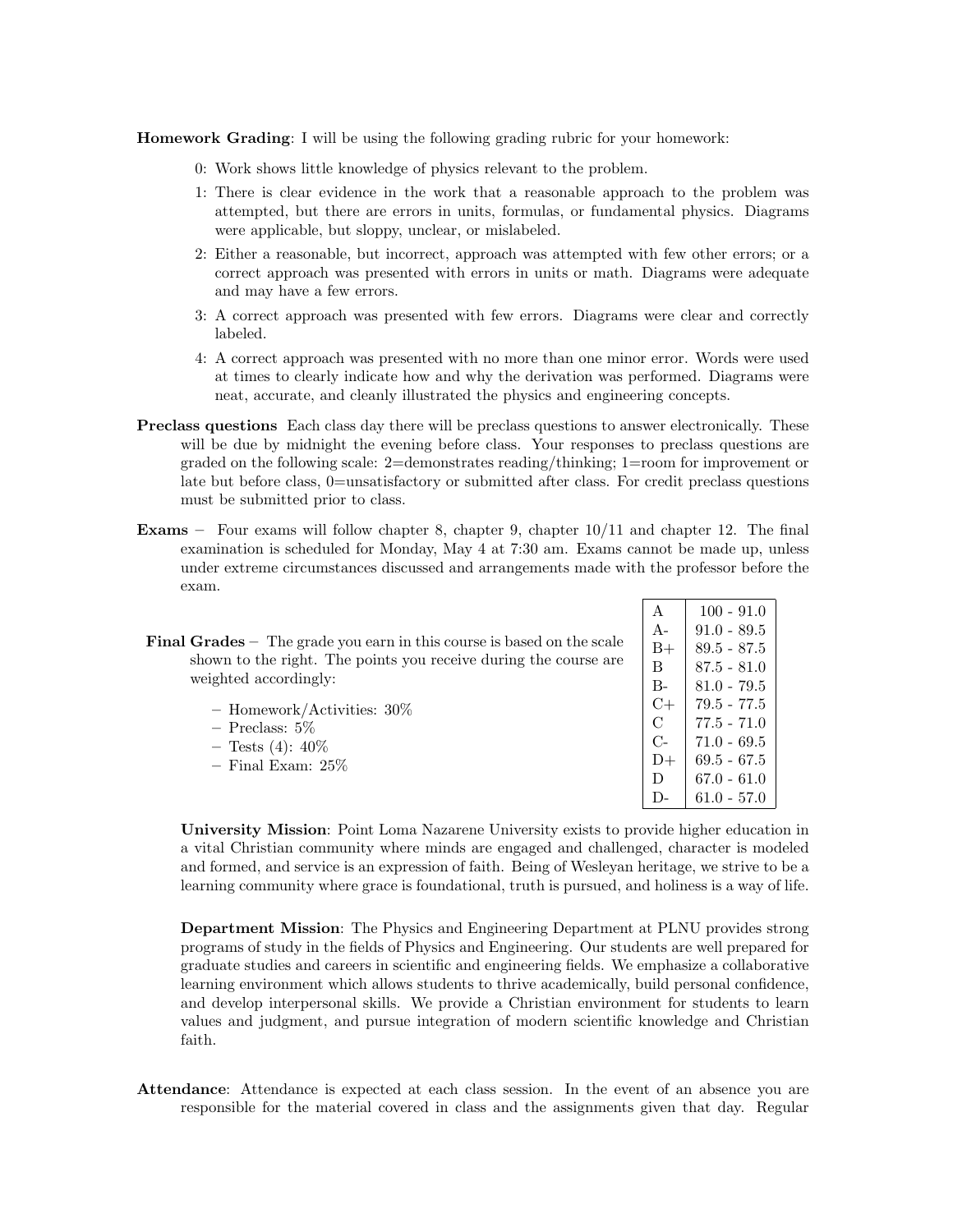and punctual attendance at all classes is considered essential to optimum academic achievement. If the student is absent from more than 10 percent of class meetings, the faculty member can file a written report which may result in de-enrollment. If the absences exceed 20 percent, the student may be de-enrolled without notice until the university drop date or, after that date, receive the appropriate grade for their work and participation. See [http://catalog.pointloma.edu/content.php?catoid=24&navoid=1581#Class Attendance](http://catalog.pointloma.edu/content.php?catoid=24&navoid=1581) in the Undergraduate Academic Catalog.

- Class Enrollment– It is the student's responsibility to maintain his/her class schedule. Should the need arise to drop this course (personal emergencies, poor performance, etc.), the student has the responsibility to follow through (provided the drop date meets the stated calendar deadline established by the university), not the instructor. Simply ceasing to attend this course or failing to follow through to arrange for a change of registration (drop/add) may easily result in a grade of F on the official transcript.
- Final Exam The final exam date and time is set by the university at the beginning of the semester and may not be changed by the instructor. This schedule can be found on the university website and in the course calendar. No requests for early examinations will be approved. Only in the case that a student is required to take three exams during the same day of finals week, is an instructor authorized to consider changing the exam date and time for that particular student.
- Academic Honesty Students should demonstrate academic honesty by doing original work and by giving appropriate credit to the ideas of others. Academic dishonesty is the act of presenting information, ideas, and/or concepts as one's own when in reality they are the results of another person's creativity and effort. A faculty member who believes a situation involving academic dishonesty has been detected may assign a failing grade for that assignment or examination, or, depending on the seriousness of the offense, for the course. Faculty should follow and students may appeal using the procedure in the university Catalog. See http://catalog.pointloma.edu/content.php?catoid=24&amp:navoid=2136#Academic Honesty for definitions of kinds of academic dishonesty and for further policy information.

## Academic Accommodations –

While all students are expected to meet the minimum standards for completion of this course as established by the instructor, students with disabilities may require academic adjustments, modifications or auxiliary aids/services. At Point Loma Nazarene University (PLNU), these students are requested to register with the Disability Resource Center (DRC), located in the Bond Academic Center. (DRC@pointloma.edu or 619-849-2486). The DRCs policies and procedures for assisting such students in the development of an appropriate academic adjustment plan (AP) allows PLNU to comply with Section 504 of the Rehabilitation Act and the Americans with Disabilities Act. Section 504 (a) prohibits discrimination against students with special needs and guarantees all qualified students equal access to and benefits of PLNU programs and activities. After the student files the required documentation, the DRC, in conjunction with the student, will develop an AP to meet that student's specific learning needs. The DRC will thereafter email the student's AP to all faculty who teach courses in which the student is enrolled each semester. The AP must be implemented in all such courses. If students do not wish to avail themselves of some or all of the elements of their AP in a particular course, it is the responsibility of those students to notify their professor in that course. PLNU highly recommends that DRC students speak with their professors during the first two weeks of each semester about the applicability of their AP in that particular course and/or if they do not desire to take advantage of some or all of the elements of their AP in that course.

**Credit Hour** – In the interest of providing sufficient time to accomplish the stated course learning outcomes, this class meets the PLNU credit hour policy for a 3 unit class delivered over 15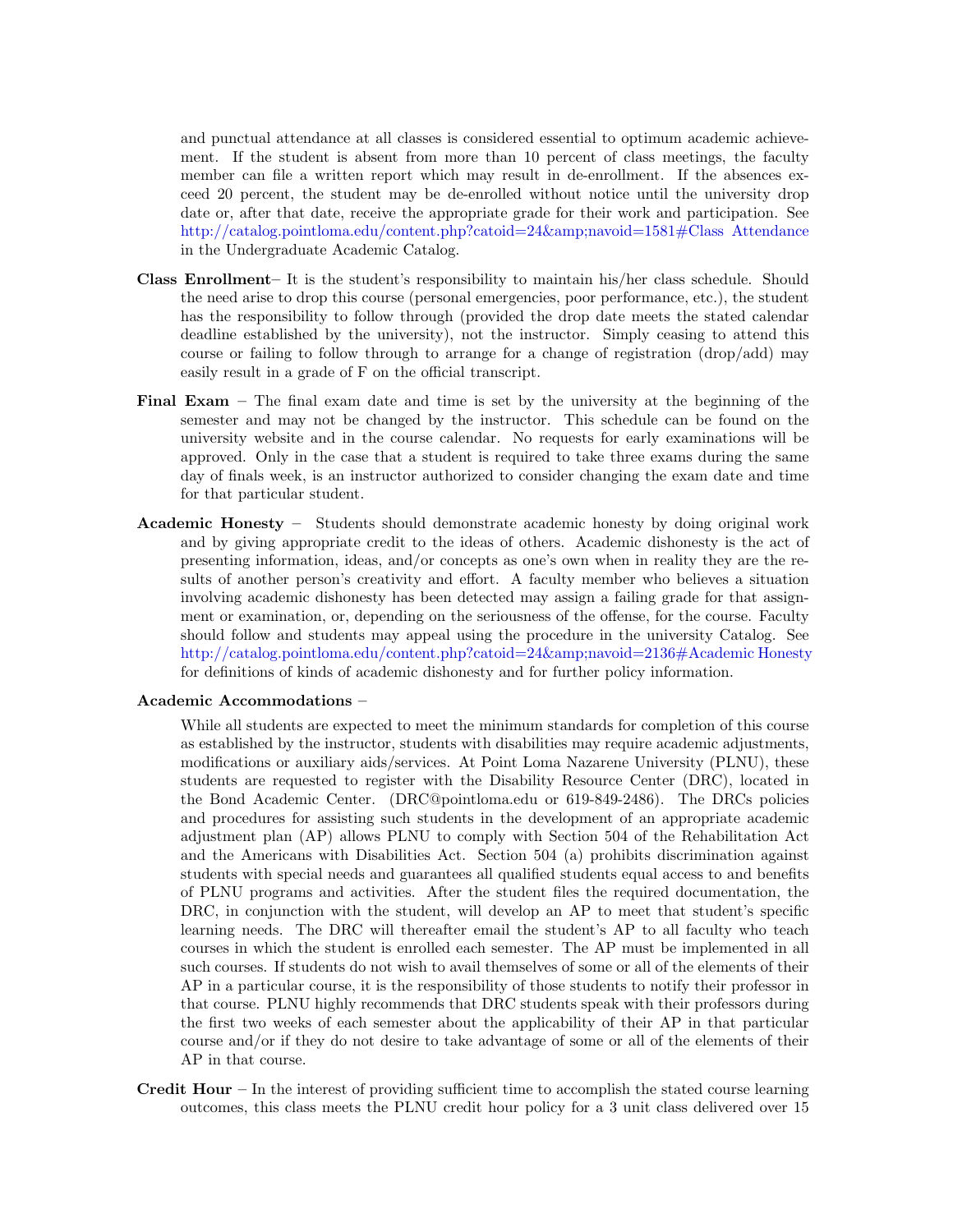weeks. Specific details about how the class meets the credit hour requirements can be provided upon request.

Copyright Protected Materials – Point Loma Nazarene University, as a non-profit educational institution, is entitled by law to use materials protected by the US Copyright Act for classroom education. Any use of those materials outside the class may violate the law.